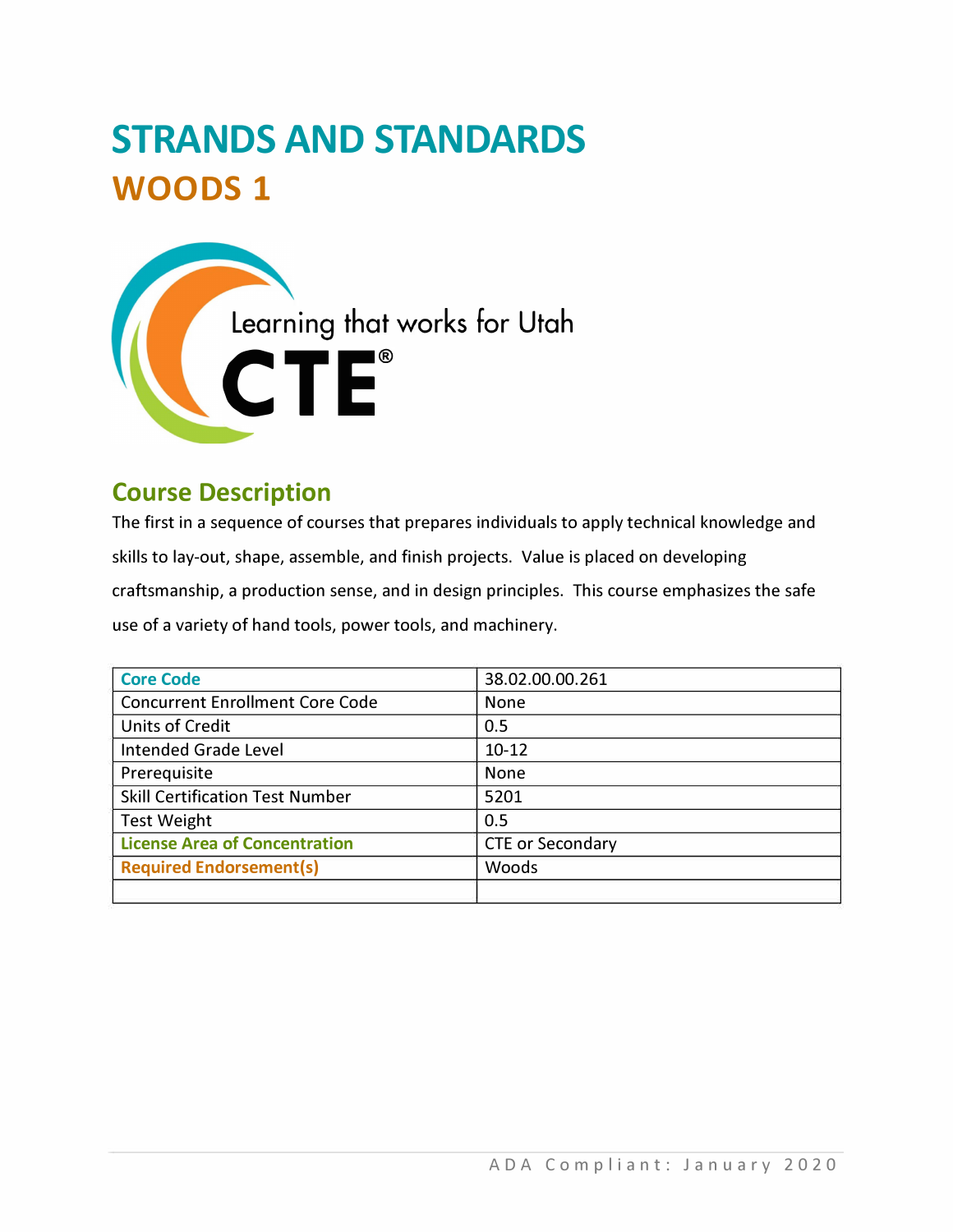## **STRAND 1**

**Students will follow safety practices.** 

#### **Standard 1**

**Identify potential safety hazards and follow general laboratory safety practices.** 

- **Assess workplace conditions regarding safety and health.**
- **Identify potential safety issues and align with relevant safety standards to ensure a safe workplace/jobsite.**
- **Locate and understand the use of shop safety equipment.**
- **Select appropriate personal protective equipment.**

#### **Standard 2**

**Use safe work practices.** 

- **Use personal protective equipment according to manufacturer rules and regulations.**
- **Follow correct procedures when using any hand or power tools.**
- **Ref: [https://schools.utah.gov/file/4deldd59-0425-4f76-9e33-fdcf5de45dbf](https://schools.utah.gov/file/4de1dd59-0425-4f76-9e33-fdcf5de45dbf)**

#### **Standard 3**

**Complete a basic safety test without errors (100%) before using any tools or shop equipment.** 

# **STRAND 2**

#### **Students will develop foundational skills for woodworking.**

#### **Standard 1**

**Demonstrate the safe use of woodworking hand tools and equipment.** 

**• Ref:<https://schools.utah.gov/file/2c4efa51-62bb-4ea6-85eb-948282eddb70>**

#### **Standard 2**

**Use basic manufacturing documentation.** 

- **Work from a scale drawing.**
- **Use a material list.**
- **Follow a work order or a plan of procedure.**

#### **Standard 3**

**Reliably make measurements to within a sixteenth (1/16) of an inch.** 

#### **Standard 4**

**Demonstrate basic math concepts.** 

**For example:** 

- **Add, subtract multiply and divide multi-digit numbers.**
- **Add, subtract, multiply, and divide fractions and mixed numbers.**
- **Reduce fractions and convert fractions to decimals.**
- **Calculate ratios and percentages.**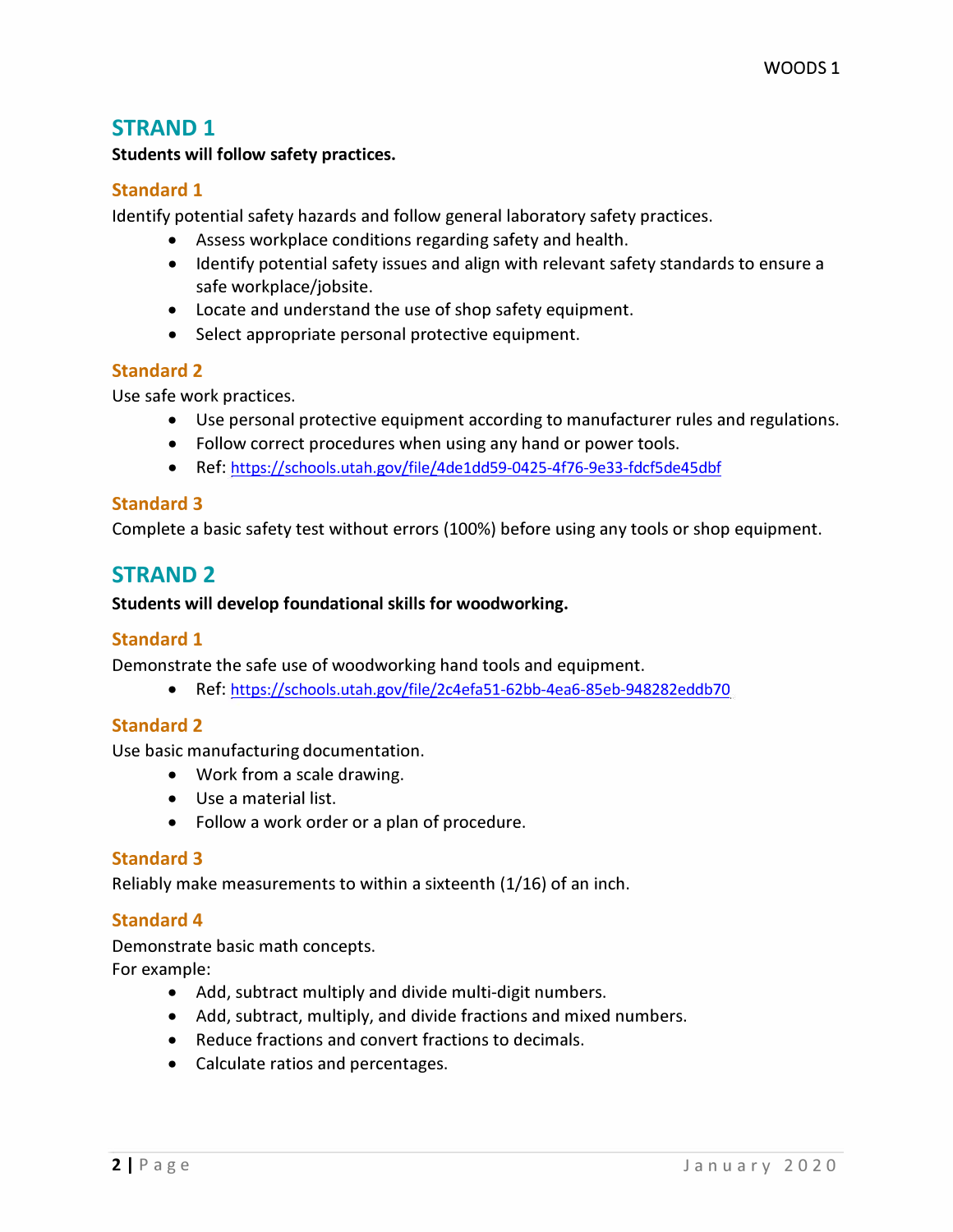## **STRAND 3**

**Understand wood products, characteristics, and procedures.** 

#### **Standard 1**

**Classify several examples of woods by type.** 

- **Softwoods (coniferous trees)**
- **Hardwoods (deciduous trees)**

#### **Standard 2**

**Describe the parts of a tree and the significance that it has in project construction.** 

- **Bark**
- **Annual (growth) rings**
- **Sap wood**
- **Heart wood**
- **Pith**
- **Lignin**

#### **Standard 3**

**Demonstrate the use of basic joinery techniques. For example:** 

- **Butt**
- **Miter**
- **Rabbet**
- **Dado**

#### **Standard 4**

**Understand order of operations for squaring a board.** 

- **1. Plane to within 1/16" of final thickness**
- **2. Joint an edge**
- **3. Rip to width**
- **4. Cut one end square**
- **5. Cut to length**
- **6. Sand to final thickness**

#### **Standard 5**

**Understand and demonstrate proper techniques for applying adhesives.** 

#### **Standard 6**

**Understand and demonstrate sanding and finishing techniques.** 

- **Understand and properly apply the basic rules of sanding.**
- **Properly prepare a surface for finishing.**
- **Understand application methods of stain and clear finishes.**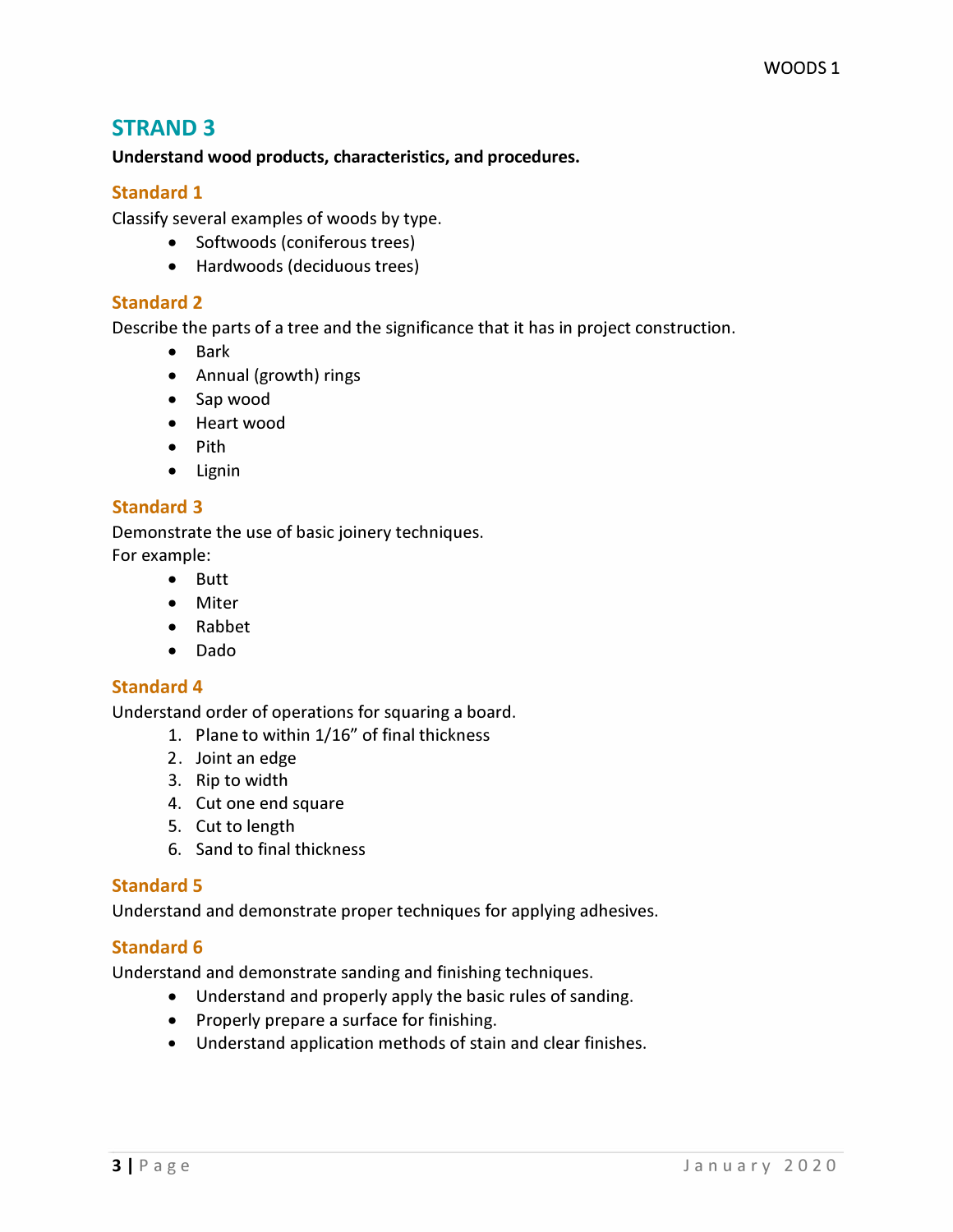## **STRAND 4**

#### **Students will be able to perform automated manufacturing processes using CNC equipment.**

#### **Standard 1**

**Know and understand basic terms related to CNC machines. For example:** 

- **X, Y, and Z axis**
- **Vector**
- **G-code**

#### **Standard 2**

**Configure a CNC machine and program it with a tool path to create a simple decorative design on a wood surface.** 

# **STRAND 5**

**Students will investigate future training opportunities and careers in woodworking.** 

#### **Standard 1**

**Locate the USBE's CTE Manufacturing & Production pathway.** 

#### **Standard 2**

**Identify occupations related to woodworking. For example:** 

- **Cabinetmaking**
- **Custom Millwork**
- **Production Manager**
- **Forester**
- **Architect**
- **Teacher**

#### **Standard 3**

**Recognize the importance of both "hard" and "soft" skills in the workplace.** 

# **Performance Skills**

- **1. Complete a woodworking project that demonstrates the use of woodworking tools, machinery, basic joinery, adhesive, and finishing techniques.**
- **2. Use a CNC machine to apply a simple design to a wood surface.**
- **3. Demonstrate practice of the** *Technology* **&** *Engineering Professional Workplace Skills.*  **<https://schools.utah.gov/file/fd0c16aa-8bee-4d07-85b5-88e0c913790e>**
- **4. Participate in a significant activity that provides each student with an opportunity to render service to others, employ leadership skills, or demonstrate skills they have learned through this course, preferably through participation in a Career & Technical Student Organization (CTSO) such as SkillsUSA.**